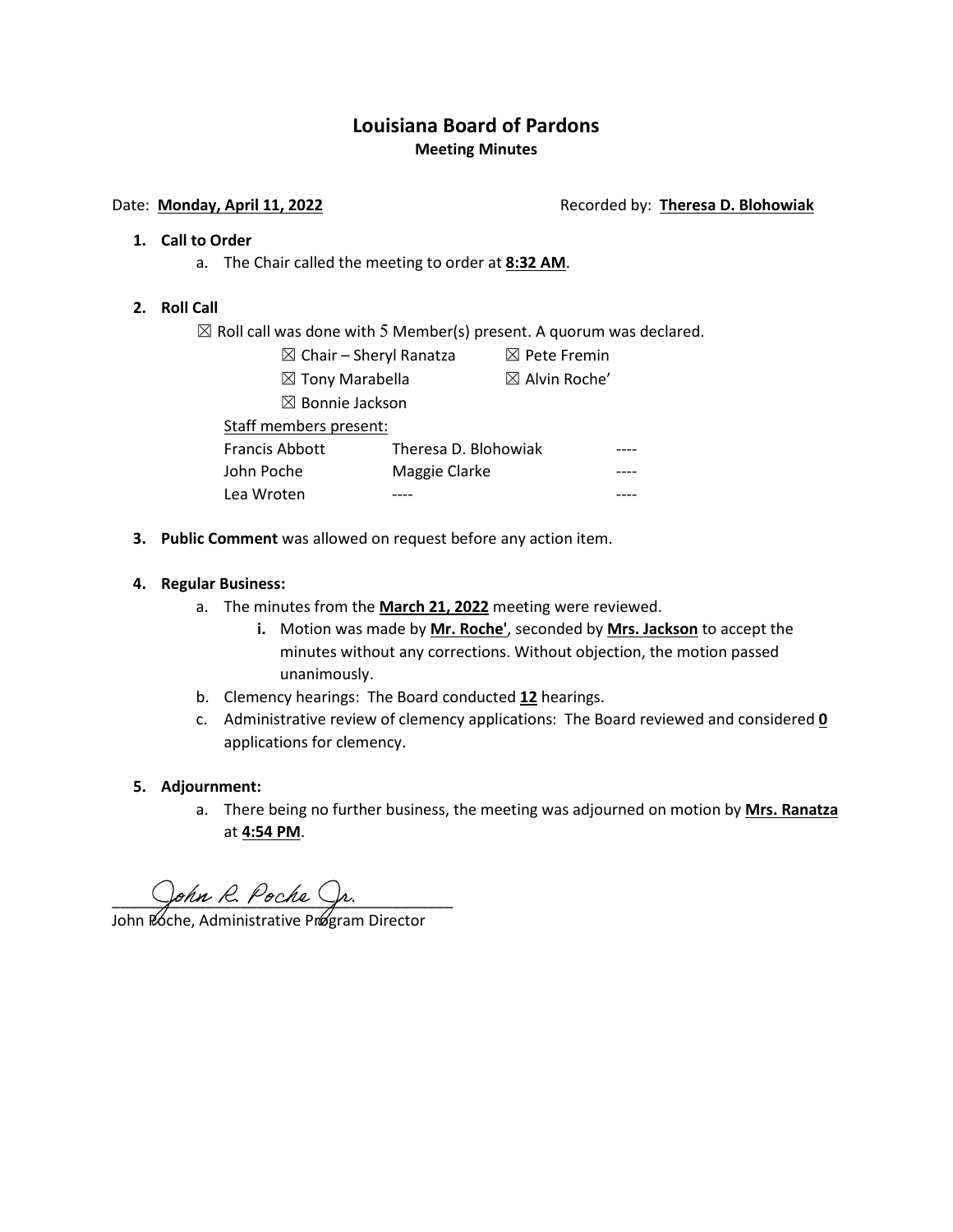## Louisiana Board of Pardons Department of Corrections Headquarters Monday, April 11, 2022

1. Meeting call to order/roll call at: **8:32 AM** By: Chair Sheryl M. Ranatza

| Louisiana Board of Pardons: Board Members | Present   Absent |  |
|-------------------------------------------|------------------|--|
| Chair - Sheryl M. Ranatza                 |                  |  |
| Pete Fremin                               |                  |  |
| Alvin Roche' Jr.                          |                  |  |
| Bonnie Jackson                            | ΙX               |  |
| Anthony Marabella                         |                  |  |

| Exec. Session<br>Time Out | Motion By:   | Seconded By: | in<br>Time Back<br>Reg. Session |  |
|---------------------------|--------------|--------------|---------------------------------|--|
| 8:59 am                   | Mr. Roche'   | Mrs. Jackson | $9:04$ am                       |  |
|                           |              |              |                                 |  |
|                           |              |              |                                 |  |
|                           |              |              |                                 |  |
|                           |              |              |                                 |  |
|                           |              |              |                                 |  |
|                           |              |              |                                 |  |
|                           |              |              |                                 |  |
| <b>Break</b>              | Motion By:   | Seconded By: | Time Back                       |  |
| $12:37$ pm                | Mrs. Ranatza |              | $1:02$ pm                       |  |
|                           |              |              |                                 |  |
|                           |              |              |                                 |  |
|                           |              |              |                                 |  |

### 2. Regular Business:

- a.) Approval of Minutes from Monday, March 21, 2022 Hearing Approved by **Mr. Roche'** and seconded by **Mrs. Jackson**
- b.) Administrative Docket:
	- 0 cases heard
- c.) Pardon Docket:
	- 12 cases heard
- 3. Adjourn:

 Motion Made by: **Mrs. Ranatza** Time adjourned: **4:54 PM**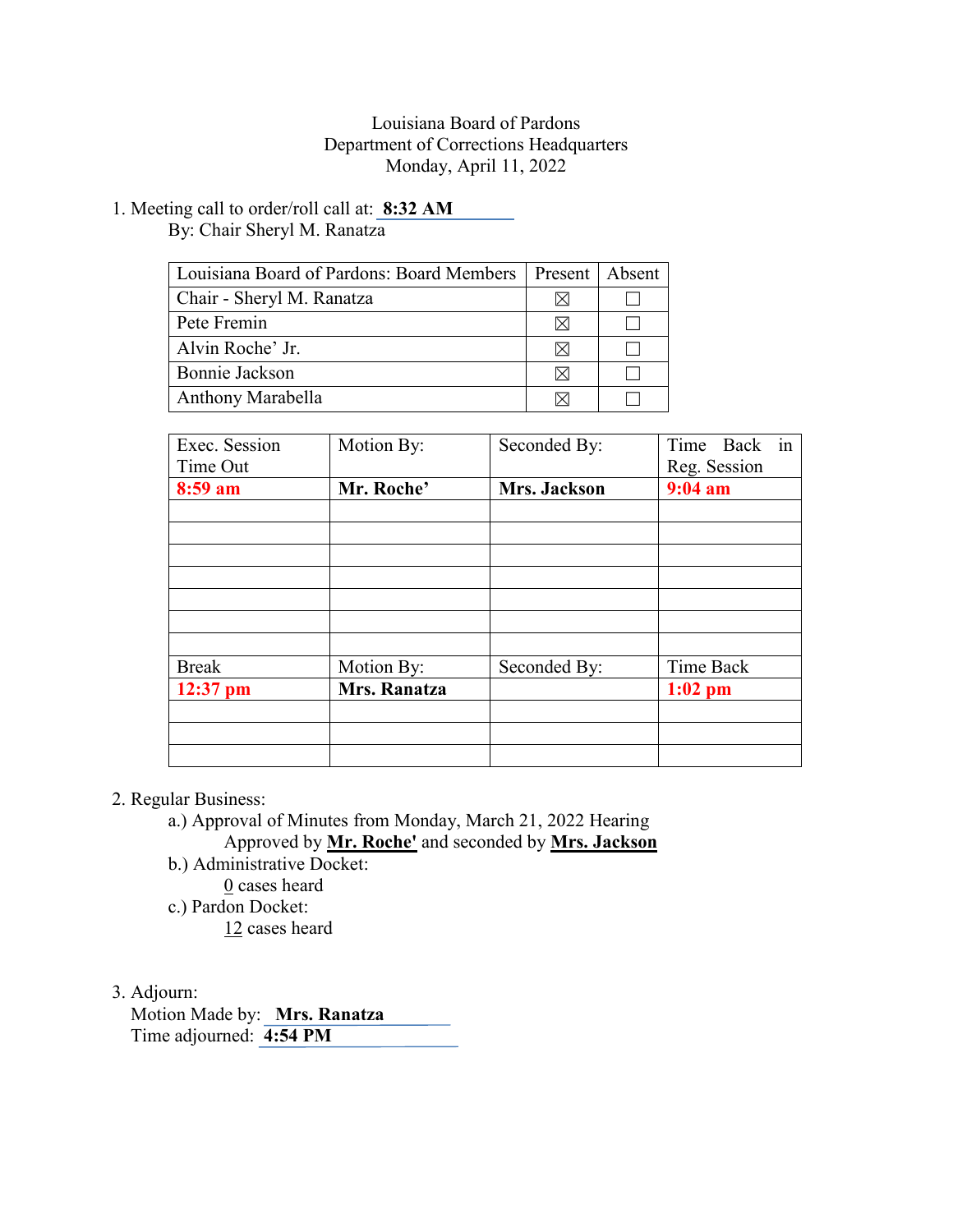#### **BOARD OF PARDONS**

Meeting date: <u>Cipril 11, 2022</u>

#### **MOTION FOR EXECUTIVE SESSION:**

I move that the Board go into Executive Session, the purpose of which is to discuss information contained in the record of each case on the morning/afternoon docket that is confidential and not subject to public disclosure.

Motion made by: Mr. Roche<br>Seconded by: Mrs. Jachson

**ROLL CALL VOTE:** 

| <b>YES</b> | NΟ       |                     |
|------------|----------|---------------------|
|            | $\circ$  | MRS. JACKSON        |
|            | $\Omega$ | MR. MARABELLA       |
|            | $\Omega$ | <b>MRS. RANATZA</b> |
|            | $\Omega$ | MR. ROCHE'          |
|            | $\Omega$ | <b>MR. FREMIN</b>   |
|            |          |                     |

The motion is:

**APPROVED REJECTED**  $\overline{\mathbf{r}}$  $\circ$ Time Out:  $8:59am$ Time Back:  $9:04$  am

pwiate

s/Recording Secretary